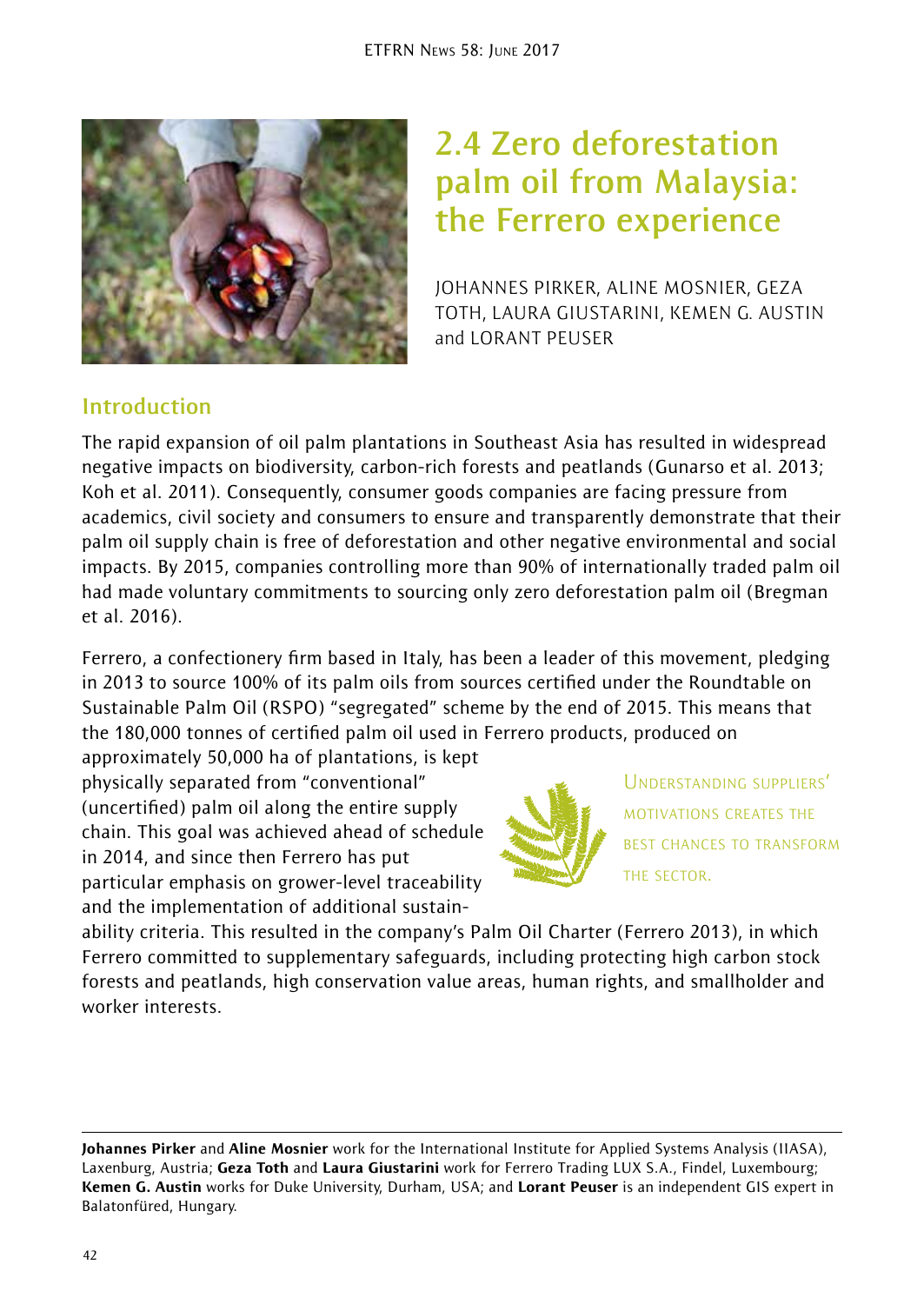## **Making commitments count**

Mapping plantations is the basis of reliable traceability along the supply chain, and provides enabling conditions to adhere to voluntary sustainability commitments. In the first half of 2016, Ferrero's global palm oil supply chain was composed of 447 estates across ten countries in Southeast Asia and in South and Central America, although nearly 90% of its supply was sourced from Malaysia, on more than 400 estates totalling about 580,000 ha. A small proportion of this — less than 5% of fresh fruit bunches — is produced by some 39,000 smallholders. Based on publicly available RSPO documents and data provided by suppliers, Ferrero mapped the boundaries of more than 300 of these

estates, and acquired point data indicating the centre of the plantation for those estates where polygon data was not yet available. It should be noted that Ferrero monitors the entire plantation area, although the area from which it purchases amounts to only about 40,000 ha.

Besides monitoring current forest cover in a plantation, knowing about past land-cover changes is a key criterion for fulfilling sustainability commitments. In Malaysia, despite strict data secrecy legislation (*Official Secrets Act 1972*), there are a small number of freely available studies and datasets that track forest-cover change and palm expansion as far



back as the 1970s. To construct the historical land cover trajectories in Ferrero's supplying plantations in Peninsular Malaysia, the Gunarso et al. (2013) dataset was used, spanning 1990–2010 (Table 1). The land cover dataset for 1973–2015 from Gaveau et al. (2016) was used for the Malaysian states of Sabah and Sarawak on Borneo (Table 2).

The majority of Ferrero's supplying estates are in Peninsular Malaysia, and deforestation inside these estates essentially stopped after the year 2000, when oil palm expanded into non-forest land such as cropland and shrubland rather than into forest (Table 1).

|                  | 1990    | 2000    | 2005    | 2010    |
|------------------|---------|---------|---------|---------|
| Disturbed forest | 61,268  | 10,385  | 8,349   | 5,084   |
| Intact forest    | 444     | 208     | 203     | 203     |
| Oil palm         | 211,045 | 246,719 | 262,201 | 282,936 |
| Other non-forest | 83,104  | 98,549  | 85,107  | 67,638  |

#### Table 1. Land cover (ha) in Ferrero estates, Peninsular Malaysia, 1990–2010

Source for land cover data: Gunarso et al. 2013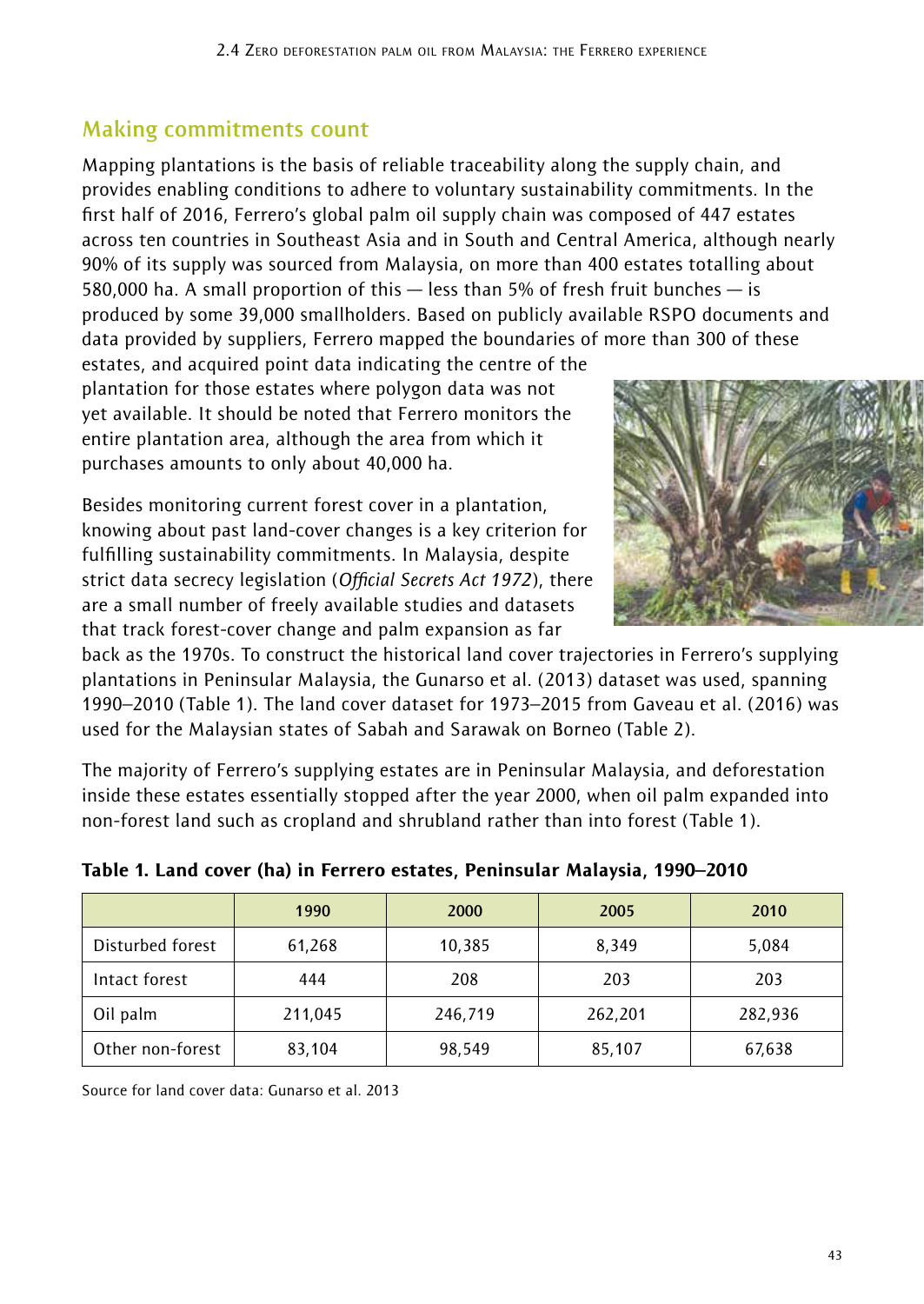The oil palm industry expanded into Insular Malaysia more recently. Consequently, the decline in deforestation on estates in Sabah and Sarawak (Insular Malaysia) didn't begin until 2005 (Table 2).

|                            | 1973    | 1990   | 1995    | 2000    | 2005    | 2010    |  |  |  |
|----------------------------|---------|--------|---------|---------|---------|---------|--|--|--|
| Sabah (Insular Malaysia)   |         |        |         |         |         |         |  |  |  |
| Forest                     | 1,755   |        |         | 1,223   | 1,144   | 1,134   |  |  |  |
| Oil palm                   | 71,004  | 92,556 | 116,213 | 138,961 | 168,283 | 168,981 |  |  |  |
| Other non-forest           | 100,691 | 80,893 | 57,237  | 33,265  | 4,023   | 3,334   |  |  |  |
| Sarawak (Insular Malaysia) |         |        |         |         |         |         |  |  |  |
| Forest                     | 4,191   |        |         | 953     | 946     | 938     |  |  |  |
| Oil palm                   | 5,130   | 5,130  | 5,130   | 27,879  | 46,122  | 46,528  |  |  |  |
| Other non-forest           | 42,549  | 46,741 | 46,741  | 23,039  | 4,803   | 4,405   |  |  |  |

Table 2. Land cover (ha) in Ferrero estates, Insular Malaysia, 1973–2010

Source for land cover data source: Gaveau et al. 2016

Determining the exact boundaries of estates is not always possible, given that some suppliers change from one year to the next while others remain over several decades. Instead, obtaining point data that indicates the approximate location of an estate is a first step to mapping a supply chain, especially as the availability of this data is better for both estates and smallholders. Ferrero's analysis of the 40 estates, represented by point data for Insular Malaysia, suggests that these were cleared before 2000, and that no deforestation occurred after that.

#### **What has worked so far…**

Ferrero has made substantial efforts toward mapping their supply chain. The company has been mostly successful at encouraging suppliers to provide maps of the boundaries of oil palm estates. This allows the company to assess its environmental performance, as a major first step toward tracking its commitments to voluntary sustainability. Combining this data with freely available land-cover information, Ferrero was able to analyze historical land use inside its supplying plantations. The company found that the estates that supply it have high initial deforestation rates, but that these rates slow after 2000 and become essentially zero after 2005. This suggests that Ferrero is working with suppliers to meet sustainability requirements and avoiding suppliers that do not meet them.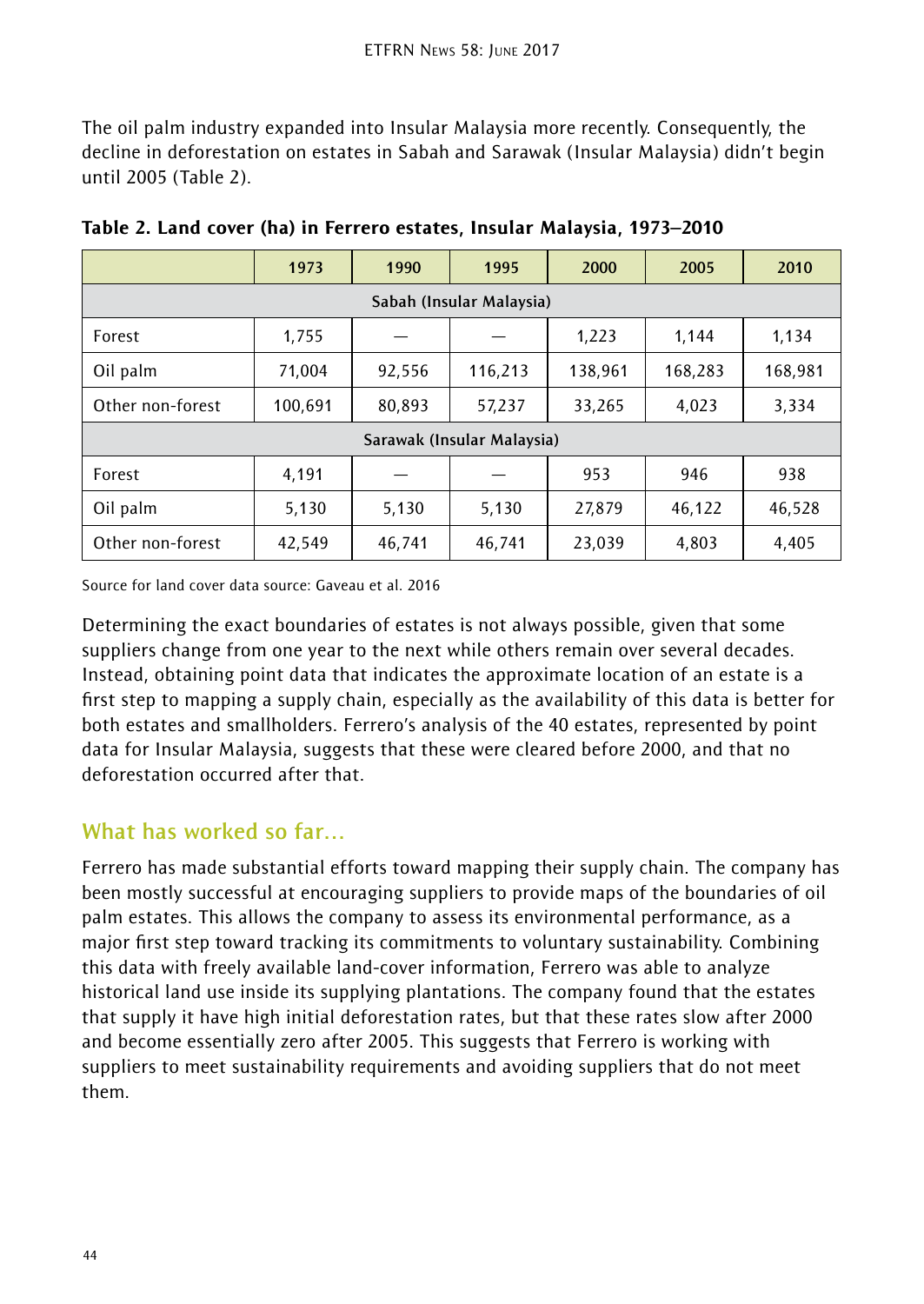#### **… what is still to be done**

The availability and quality of geospatial information are not consistent. Also, although official RSPO documents are available for certified mills — such as Mill Certification, Annual Communication of Progress reports (ACOP) and the-Annual Surveillance Audit (ASA) — in many cases these do not report the coordinates of plantations consistently. Data quality is still an issue often raised by RSPO stakeholders, since significant inconsistencies appear for a number of estates when comparing the boundaries sourced from RSPO and the data acquired from plantation managers. The majority of point coordinates acquired from RSPO provide information to the gate or the centre of a palm oil concession. Further, geospatial data is not available for all estates. Malaysian growers claim they want to share their digital maps but cannot, because doing so would break the law (the country's *Official Secrets Act 1972*).

## **Traceability challenges**

The biggest challenge for the food manufacturing industry is to achieve and maintain full traceability and keep up supplier engagement over time. The latter is particularly difficult because of a changing supply chain and the fact that certified sustainable palm oil is not the core business of the largest palm oil producers. Traceability to palm oil mills is provided by RSPO because Ferrero uses 100% segregated oil. However, traceability to grower level, commonly known as traceability to the fresh fruit bunches (FFBs), is a complex exercise that requires close collaboration between the consumer company and all tiers of the supply chain.

Indeed, palm oil supply chains are characterized by a multi-tier context. Tracing the origin of specific refined palm oil shipments requires that suppliers are willing to collaborate and provide full transparency regarding their suppliers. Compiling traceability information can be time consuming, and appropriate verification of the data is possible only once the supplier's internal accounting has been completed, which can take up to four months.

Undoubtedly, the most important element in reaching full FFB traceability is engagement with suppliers. A constructive approach helps facilitate a mutually agreeable situation and long-term benefits for both producer and consumer companies. Ferrero has been very successful in establishing a well-functioning relationship with its suppliers, which has created new opportunities for mapping supply chains and improving data quality.

Nevertheless, a major task remains – maintaining FFB traceability. Changes in the supplier base are inevitable; for example, because of the voluntary or compulsory suspension of a supplier's RSPO certificate, there is an immediate need to select a new supplier. In this case, trusted and verifiable suppliers have priority, and it becomes necessary to collect significant traceability data. There are many ways to select a trusted supplier, and different risk assessment methods are available. This article makes the case for an approach that is based on systematic and evidence-based assessment of land-use change observed on plantations in recent years.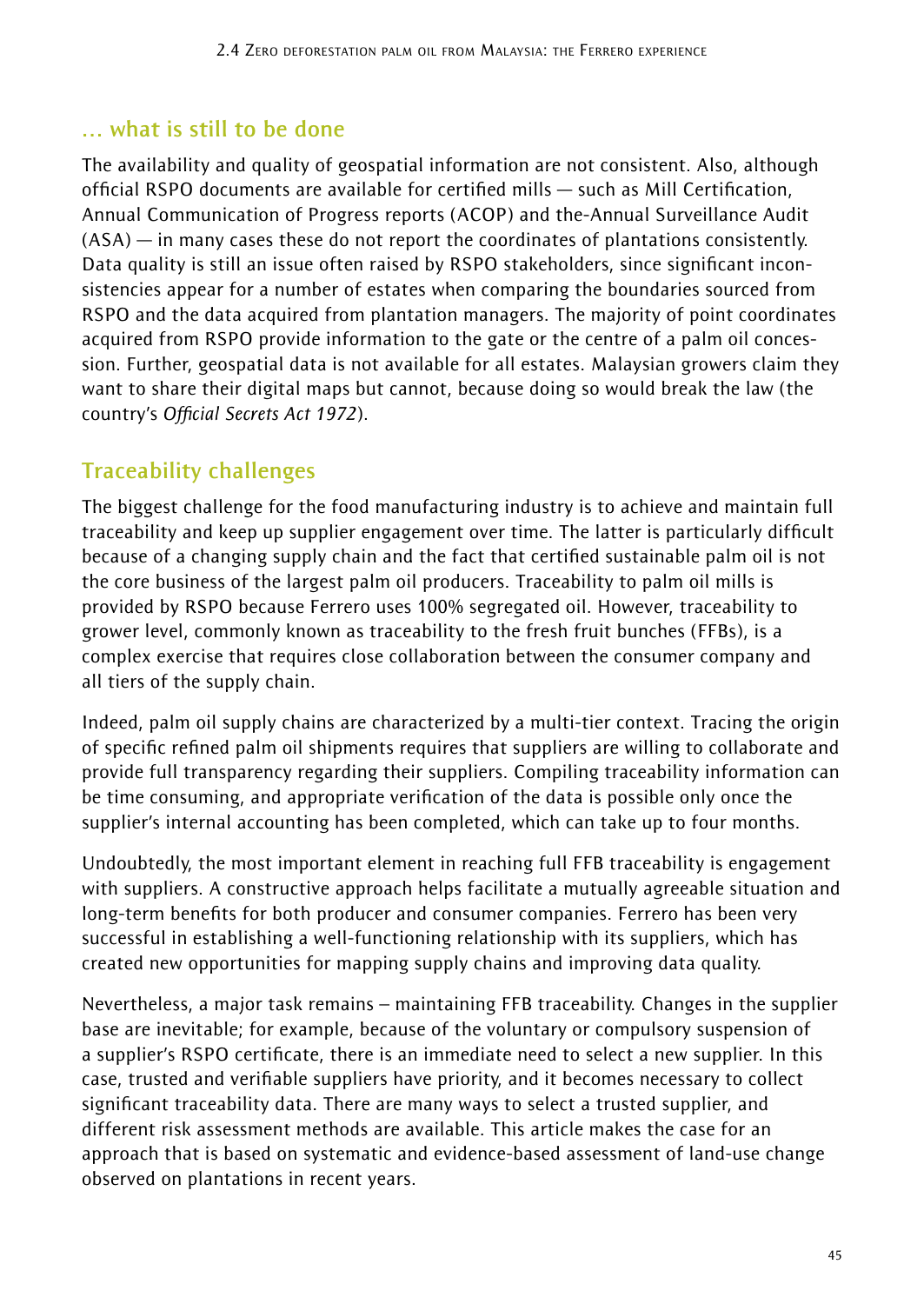In this context, an important achievement of zero deforestation initiatives — once they are fully functioning  $-$  is to put pressure on the sector by out-competing those suppliers that are not willing or able to deliver reliable data on the location of their estates and any other traceability information. Geospatial data will be useful for evaluating potential suppliers on the basis of assessing the extent and timing of past deforestation on their estates. Ideally, any consumer company could perform this process prior to a commercial engagement with a supplier. Geospatial data can also be used to monitor estate areas in near real-time for changes in land use. Ideally, this monitoring would be done in close collaboration with growers to provide them with an early warning system in case signs of deforestation start to become apparent.

## **Lessons learned**

Zero deforestation initiatives should learn from existing programmes when it comes to implementation. This includes adopting key elements of other sustainability initiatives such as FSC, the Brazilian Soy Moratorium and RSPO. Crucial elements are the definition of "forest" and "deforestation" and defining a reference date against which deforestation is measured. Defining a reference date is crucial for an initiative acting in a region where forests have dwindled rapidly, as has been the case in Malaysia.

A specific date when deforestation starts to be counted is often missing or defined very vaguely or late in many companies' zero deforestation pledges (e.g., Austin et al. in press). For instance, if a company pledges to be deforestation-free by 2020, it is not clear from the outset whether it can source produce from areas cleared between now and 2020, let alone areas cleared in the recent past. The pledge might therefore potentially create a perverse incentive to accelerate clearing before 2020 in order to secure the supply base before the commitment comes into force.

In contrast, establishing a clear definition of the cut-off date as part of a company's zero deforestation pledge will prevent this perverse incentive. In the case of Ferrero, certification to RSPO standard forbids deforestation in its plantations after the year 2005. The company's voluntary zero deforestation pledge and management practices on the ground are in line with this date.

## **Further steps**

Of the consumer goods manufacturers that currently lead the scorecards of prominent NGOs such as Greenpeace (Greenpeace 2016) and WWF (WWF 2016) for their responsible sourcing, transparency and industry reform impacts, few have traceability to fresh fruit bunches. Ferrero is among the best performing companies in this respect, at close to 100% traceability. Nevertheless, the company is still in the middle of a long journey to holistic sustainability practices, and much more remains to be done in terms of its zero deforestation policy and the wider dimension of climate change protection and social sustainability compliance of the palm oil supply.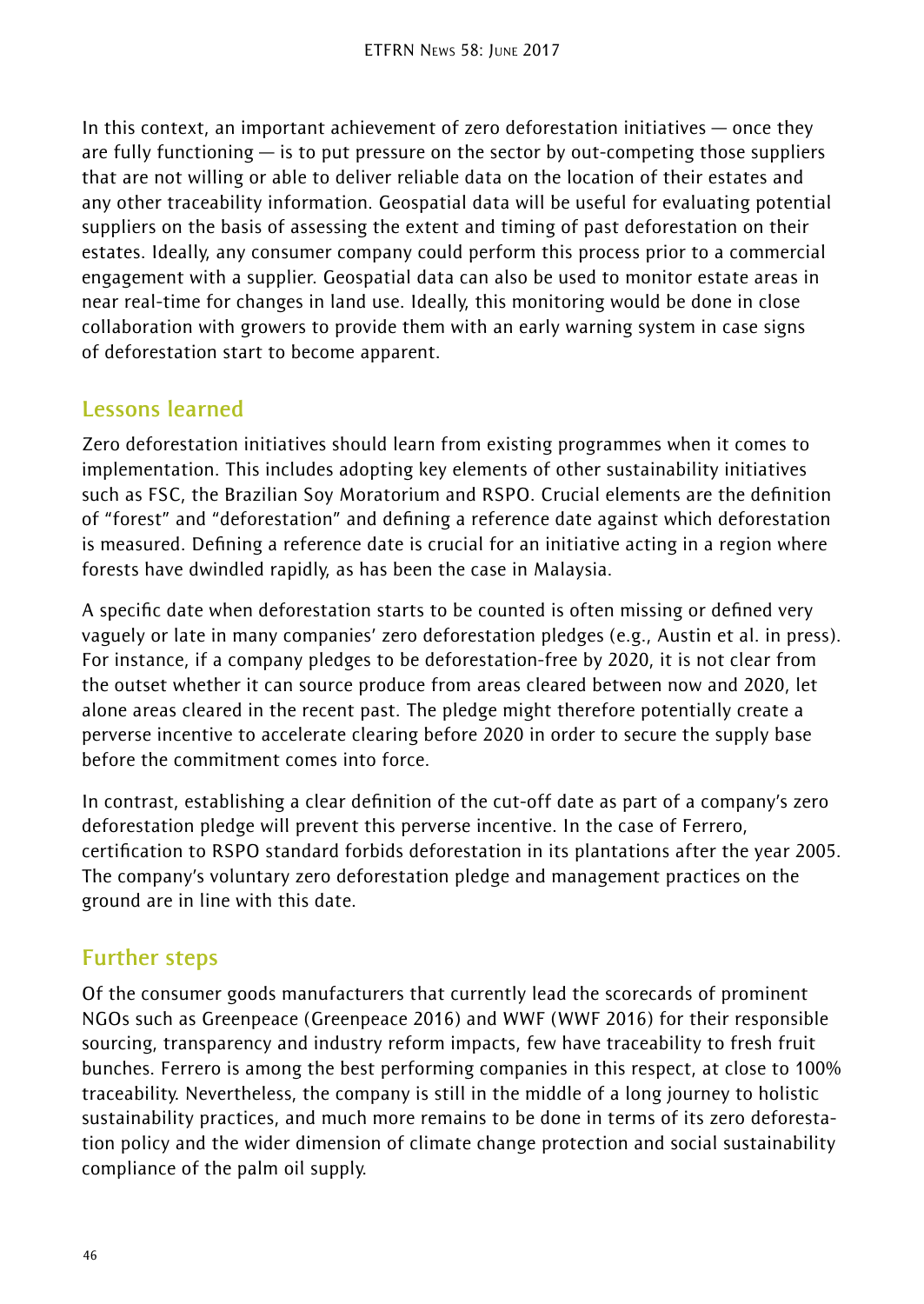Ferrero has highlighted the following key areas that require further work. Full supply chain mapping needs to be completed and the results need to be improved and streamlined. More efficient ways need to be found to map the smallholders who sell produce to different mills every year, which causes rapid changes in the buyer's supply base.

- Public attention has focused very much on deforestation, causing a search for land that is naturally void of forests; but this might in some cases include potentially carbon-rich grasslands whose carbon capturing capacity might be similar to that of forests or other natural lands with high conservation value.
- Although suppliers and RSPO auditors report that the supply chain is free of peatland, reliable peatland data is scarce. Given the expected progress in mapping peatland reliably, a systematic assessment of peatland in the supply chain will be carried out.
- ~ Ferrero has launched a close-to-real-time forest monitoring programme that has yielded promising first results, and this should be extended to the full supply chain. Ideally and in addition, forest and grievance

monitoring should be carried out by and in collaboration with palm oil suppliers.

# **Conclusions**

Certification is good, but traceability to the farm level is better. Establishing and maintaining this traceability is widely seen as the responsibility of consumer goods companies. Although mill-level information is transparent in fully segregated supply chains, grower-level traceability requires negotiations and supplier engagement. This task

can be further complicated by national legislation on data protection and suppliers who might be reluctant or simply not have experience in providing this kind of information. Also, relevant data is not available for all suppliers and often has varying quality. Against this backdrop, the market force of zero deforestation commitments pledged by consumer companies and traders are expected to introduce a new standard with respect to availability and quality of data suitable for assessing environmental performance along the supply chain. Geospatial data based on satellite and radar images will continue to be a key resource for selecting suppliers, planning for deforestation-free supply chains, and ex-post evaluation of suppliers' environmental performance. And notably, existing and emerging remote sensing data are becoming more affordable or free.

Zero deforestation pledges should be streamlined with existing initiatives from inside and outside the palm oil sector, and must build on the experience of these initiatives when it comes to implementation. Key elements — such as defining "forest" and "deforestation" and defining the reference year for measuring zero deforestation — are essential to making companies' zero deforestation pledges tangible. It will also be interesting to see the extent to which internal zero deforestation pledges and certification become complementary or competing schemes.